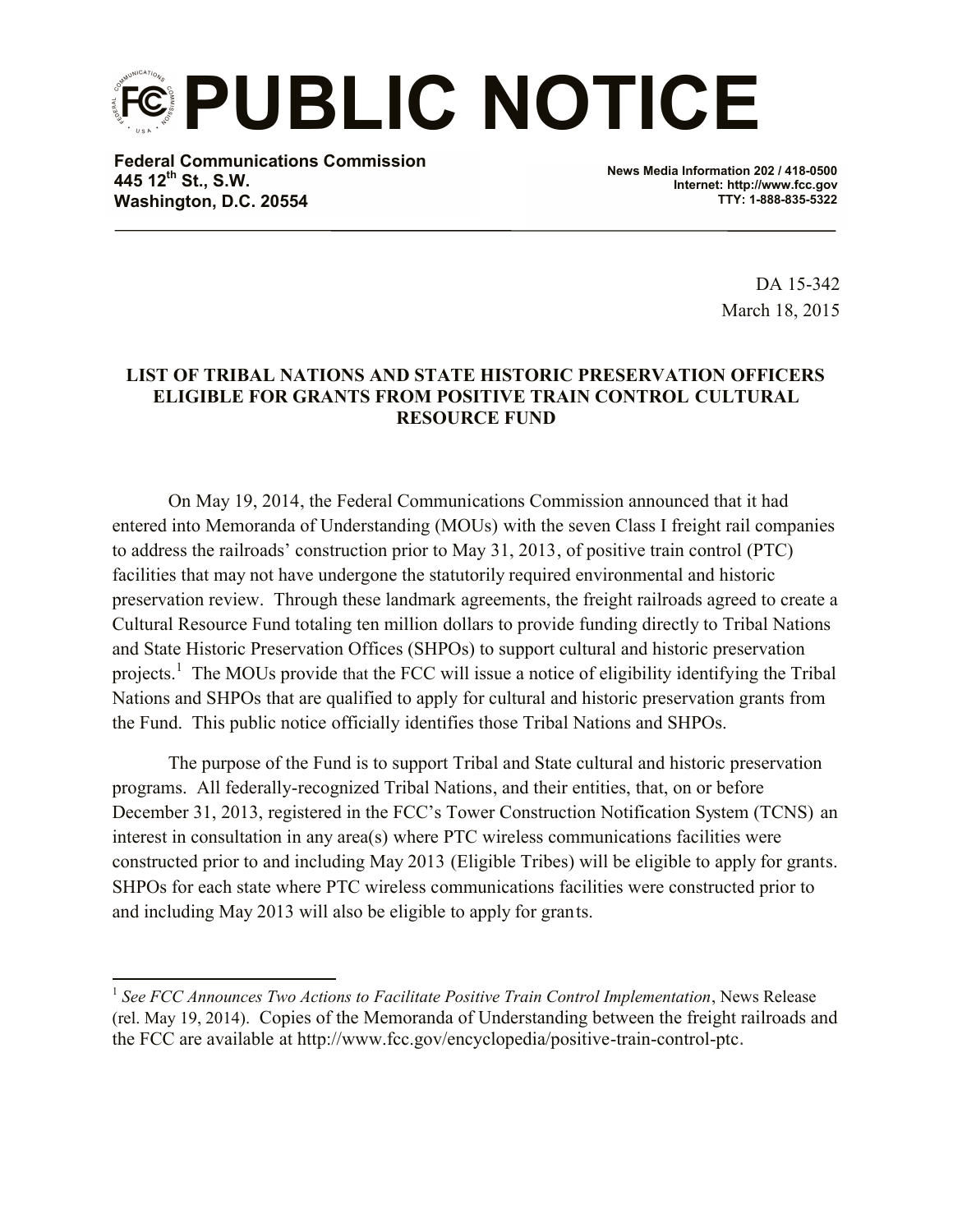Programs eligible for support from the Fund include existing cultural and historic preservation initiatives as well as new projects. Eligible Tribes and SHPOs can apply for grants from the Fund to conduct or commission field surveys, ethnographic studies or other cultural resource reports; to purchase or enhance existing hardware and /or software used for processing historic preservation review requests; to pay the salaries of employees or contractors hired by an Eligible Tribe or SHPO to increase its capacity to conduct any aspect of a cultural or historic preservation initiative, including future historic preservation review; for cultural or historic preservation staff training; or to engage in other related cultural and historic preservation activities.

The MICA Group has been selected by the Class I freight railroads to administer the Cultural Resource Fund grants program. Eligible Tribes and SHPOs will receive information letters that will include additional details about programs eligible for support from the MICA Group in early April. Grant applications will be available in early May. Additional information can be found at www.micagroup.org.

The following is the official list of Tribal Nations and their Entities eligible to receive grants from the Cultural Resource Fund:

Absentee-Shawnee Tribe of Indians of Oklahoma Agua Caliente Band of Cahuilla Indians Ak Chin Indian Community Council Akwesasne Mohawk Territory Alabama Quassarte Tribal Town Alabama-Coushatta Tribe of Texas Apache Tribe of Oklahoma Augustine Band of Cahuilla Indians Big Sandy Rancheria Band of Western Mono Indians Blackfeet Nation Burns Paiute Tribe Cabazon Tribe of Mission Indians Caddo Nation Cahuilla Band of Mission Indians California Valley Miwok Tribe Campo Band of Mission Indians Carson Community Council Catawba Indian Nation Cultural Preservation Project Cayuga Nation Chemehuevi Tribe Cherokee Nation Cheyenne River Sioux Tribe Cheyenne-Arapaho Tribes of Oklahoma Chickasaw Nation Chippewa Cree Tribe of the Rocky Boy's Reservation Chitimacha Tribe of Louisiana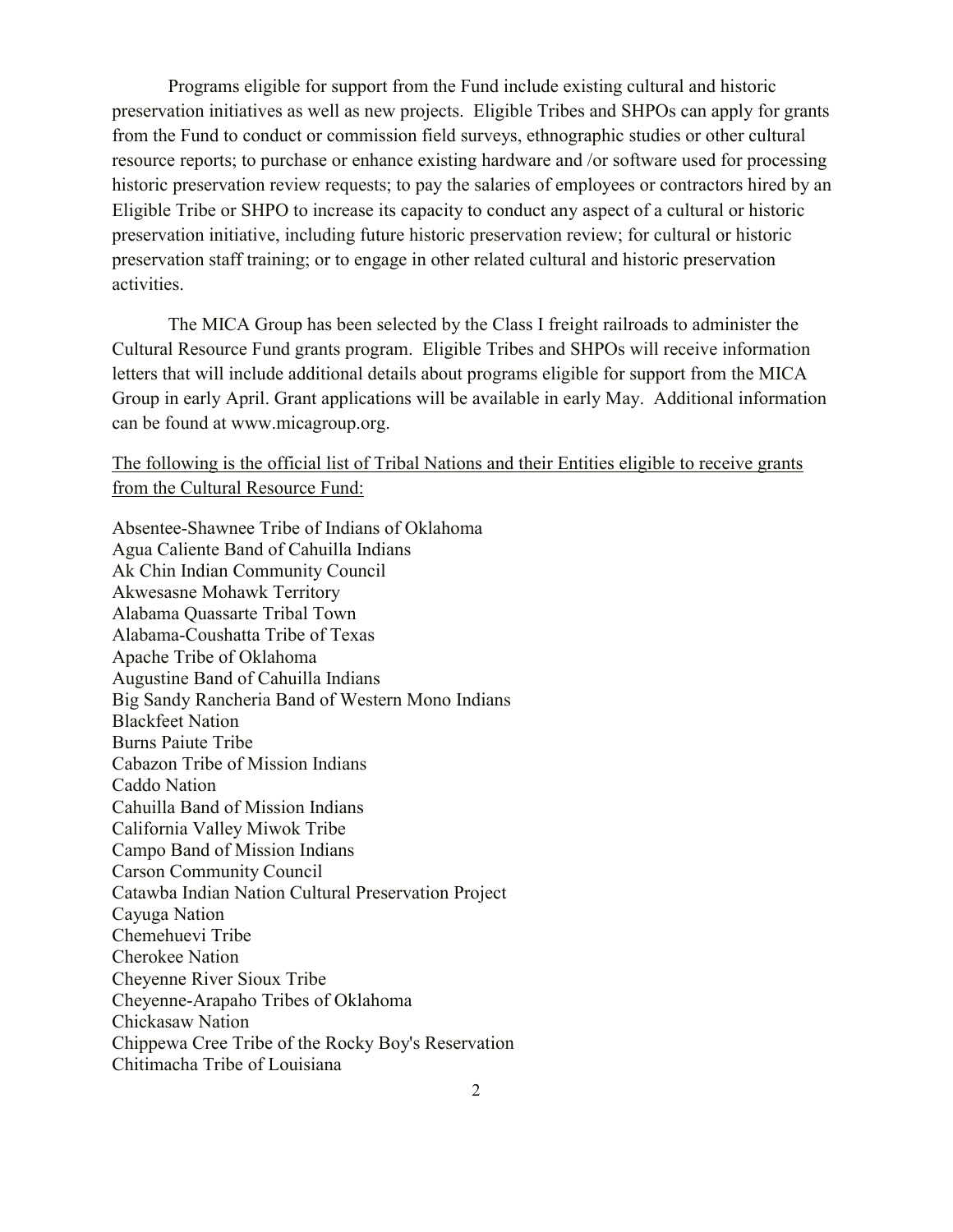Choctaw Nation of Oklahoma Citizen Potawatomi Nation Cocopah Indian Tribe Coeur d'Alene Tribe Cold Springs Rancheria Colorado River Indian Tribes Comanche Nation Confederated Salish and Kootenai Tribes of the Flathead Nation Confederated Tribes of Coos, Lower Umpqua and Siuslaw Indians Confederated Tribes of the Chehalis Reservation Confederated Tribes of the Colville Reservation Confederated Tribes of the Grand Ronde Community of Oregon Confederated Tribes of the Umatilla Indian Reservation Confederated Tribes of the Warm Springs Reservation Cortina Indian Rancheria Coushatta Indian Tribe Cow Creek Band of Umpqua Tribe of Indians Cowlitz Indian Tribe Crow Creek Sioux Tribal Council Crow Tribe Delaware Nation Delaware Tribe of Indians Duckwater Shoshone Tribe Eastern Band of Cherokee Indians Eastern Shawnee Tribe of Oklahoma Eastern Shoshone Tribe Elko Band Council of the Te Moak Tribe of Western Shoshone Flandreau Santee Sioux Tribe Forest County Potawatomi Community Fort Belknap Indian Community Fort McDermitt Tribal Council Fort McDowell Yavapai Tribe Fort Mojave Indian Tribe Fort Peck Tribes Fort Sill Apache Tribe of Oklahoma Gila River Indian Community Goshute Tribe Hannahville Indian Community Havasupai Tribe Ho-Chunk Nation Hopi Cultural Preservation Office Hualapai Tribe Huron Potawatomi Ione Band of Miwok Indians Iowa Tribe of Kansas & Nebraska Jena Band of Choctaw Indians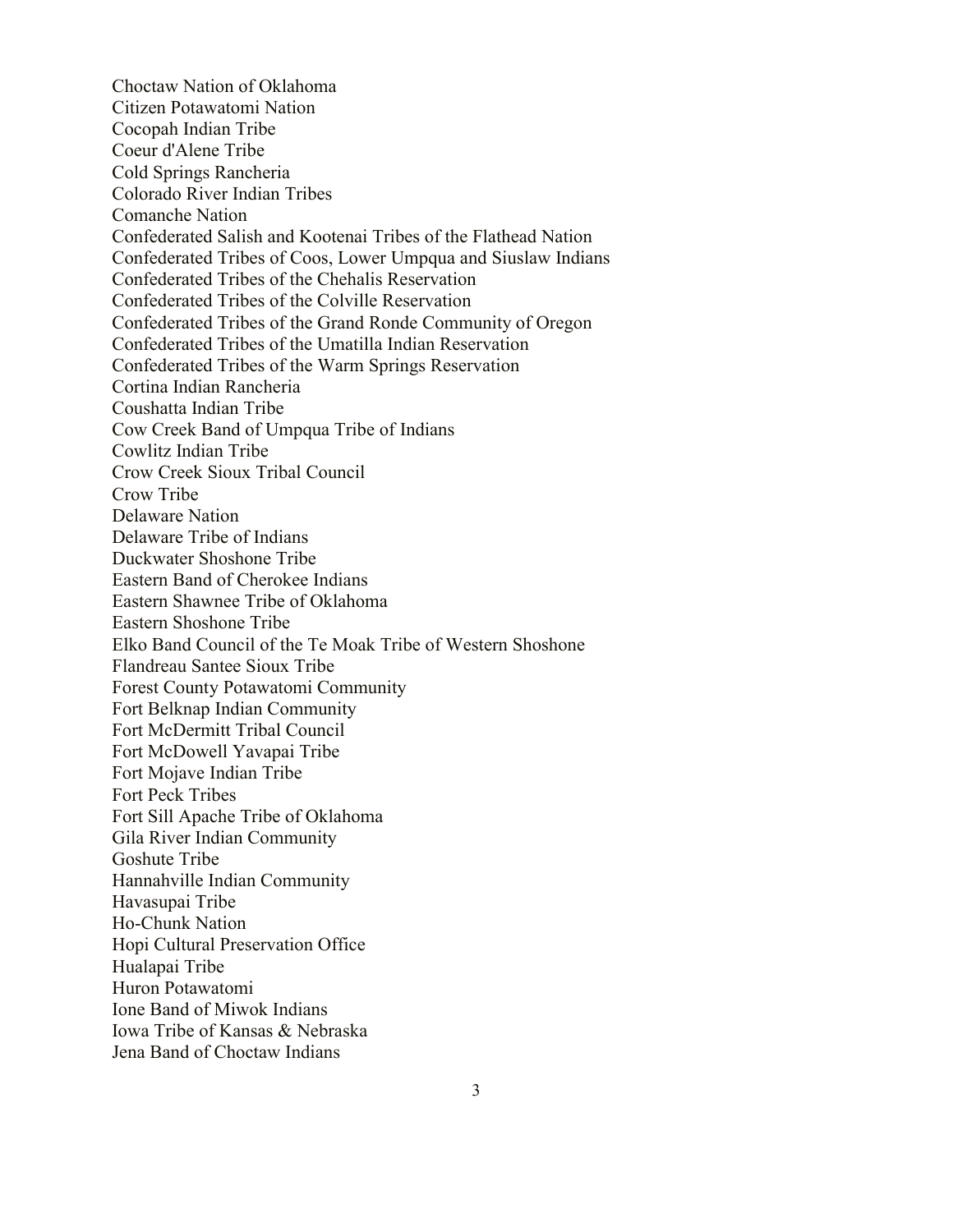Jicarilla Apache Nation Kaibab Band of Paiute Indians Karuk Tribe Dept. of Natural Resources Kaw Nation Keweenaw Bay Indian Community Kialegee Tribal Town Kickapoo Tribe in Kansas Kickapoo Tribe of Oklahoma Kiowa Indian Tribe of Oklahoma Klamath Tribes Koi Nation of Northern California Kootenai Tribal Council La Posta Band of Mission Indians Lac Courte Oreilles Band of Lake Superior Chippewa Indians of Wisconsin Lac du Flambeau Band of Lake Superior Chippewa Indians Lac Vieux Desert Band of Lake Superior Chippewa Indians Leech Lake Band of Ojibwe Little River Band of Ottawa Indians Los Coyotes Reservation Lower Brule Sioux Tribe Lower Sioux Indian Community of Minnesota Lummi Nation Mashpee Wampanoag Indian Tribe Match-e-be-nash-she-wish Band of Pottawatomi Indians of Michigan Menominee Indian Tribe of Wisconsin Mescalero Apache Tribe Miami Tribe of Oklahoma Miccosukee Tribe of Indians of Florida Mille Lacs Band of Ojibwe Indians Mississippi Band of Choctaw Indians Modoc Tribe of Oklahoma Morongo Band of Mission Indians Muckleshoot Indian Tribe Muscogee Creek Nation Narragansett Indian Tribe Navajo Nation Nez Perce Tribe Nisqually Indian Tribe Nooksack Indian Tribal Council North Fork Rancheria Northern Arapaho Northern Cheyenne Tribe Oglala Sioux Tribe Ohkay Owingeh (formerly known as San Juan Pueblo) Omaha Tribe of Nebraska Oneida Indian Nation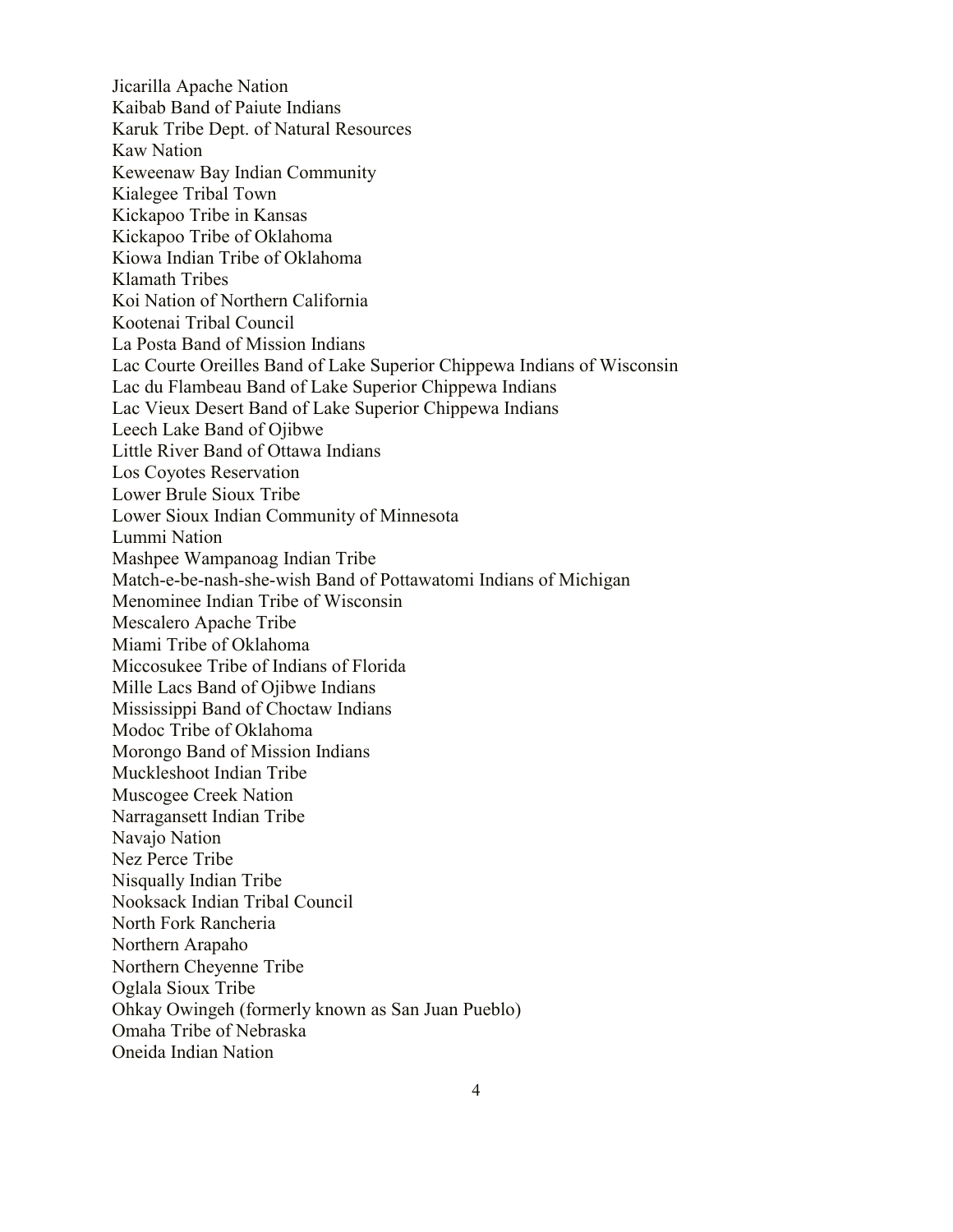Oneida Nation of Wisconsin Onondaga Indian Nation Osage Nation Otoe-Missouria Tribe of Indians Ottawa Tribe of Oklahoma Paiute Indian Tribe of Utah Tribal Council Pascua Yaqui Tribe Pauma/Yuima Band of Mission Indians Pawnee Nation Pechanga Band of Mission Indians Peoria Tribe of Indians of Oklahoma Picayune Rancheria of Chukchansi Indians Pit River Tribe Poarch Band of Creek Indians Pokagon Band of Potawatomi Indians Ponca Tribe of Indians of Oklahoma Ponca Tribe of Nebraska Prairie Band Potawatomi Nation Prairie Island Indian Community Pueblo of Acoma Pueblo of Isleta Pueblo of Laguna Pueblo of Santa Clara Pueblo of Tesuque Pueblo of Zia Pueblo of Zuni Puyallup Tribe of Indians Quapaw Tribe of Oklahoma Quartz Valley Indian Reservation Quechan Indian Tribe Ramah Navajo Chapter Ramona Band of Cahuilla Red Cliff Band of Lake Superior Chippewa Indians of Wisconsin Red Lake Band of Chippewa Indians of Minnesota Rosebud Sioux Tribe Sac & Fox Tribe of the Mississippi in Iowa Sac and Fox Nation of Missouri Sac and Fox Nation of Oklahoma Saginaw Chippewa Indian Tribe of Michigan Salt River Pima-Maricopa Indian Community Samish Indian Nation San Carlos Apache Tribe San Juan Southern Paiute Tribe San Manuel Band of Mission Indians San Pasqual Band of Diegueno Indians Santa Rosa Band of Cahuilla Indians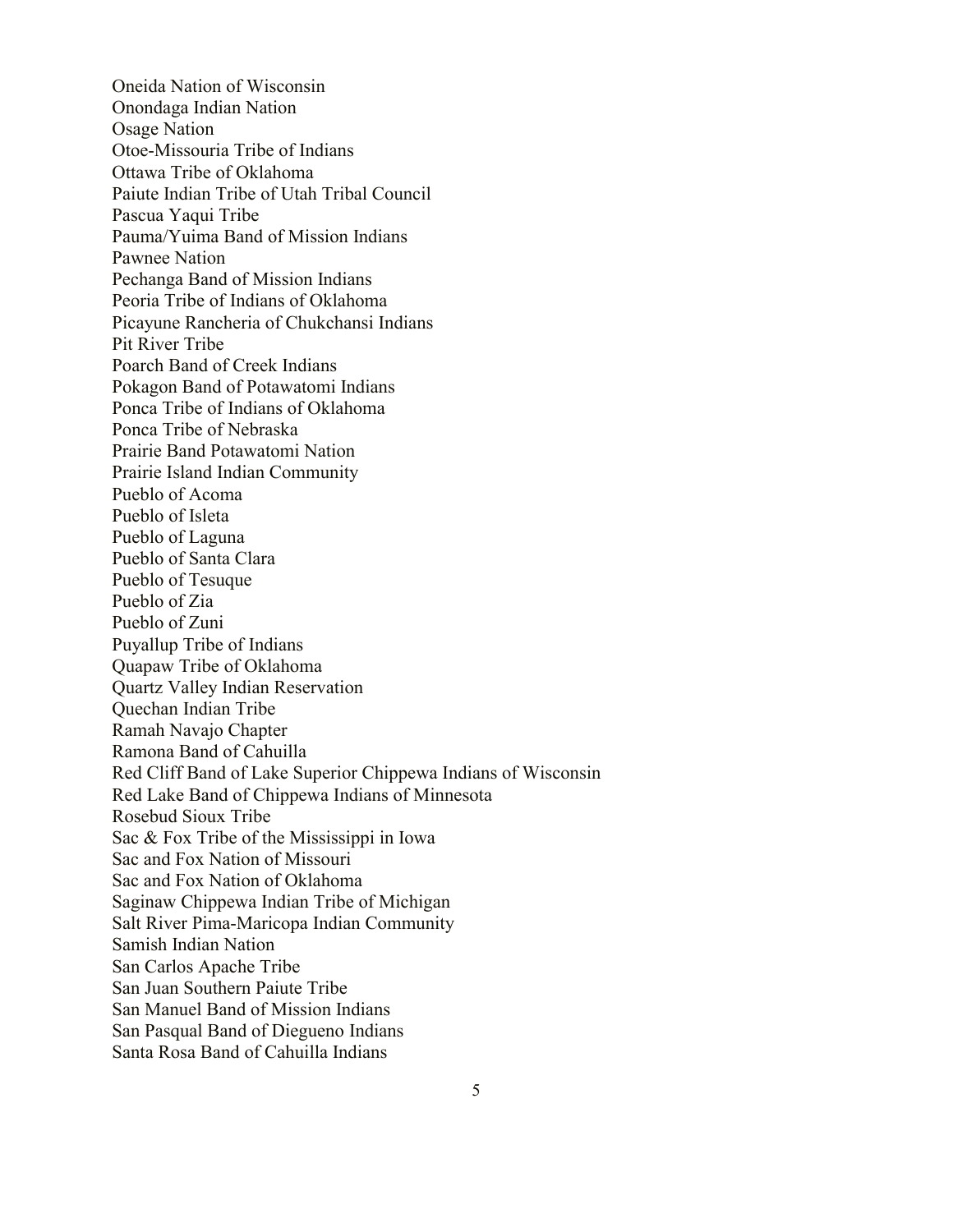Santa Ynez Band of Mission Indians Santee Sioux Nation Sauk Suiattle Indian Tribe Scotts Valley Rancheria Seminole Nation of Oklahoma Seminole Tribe of Florida Seneca Nation of Indians Seneca-Cayuga Tribe of Oklahoma Shakopee Mdewakanton Sioux Community of Minnesota Shawnee Tribe Shingle Springs Rancheria Shoshone-Bannock Tribes, Cultural Resources Shoshone-Paiute Tribes Siletz Tribal Council Sisseton-Wahpeton Oyate of the Lake Traverse Reservation Skokomish Indian Tribe Skull Valley Band of Goshute Indians Snoqualmie Tribe Soboba Band of Luiseno Indians South Fork Band Council Southern Ute Tribe Spirit Lake Nation Spokane Tribe of Indians Squaxin Island Tribe St. Regis Mohawk Tribe Standing Rock Sioux Tribal Council Stewart Community Council Stillaguamish Tribe Stockbridge-Munsee Band of Mohican Indians Suquamish Tribe Swinomish Indian Tribal Community Table Mountain Rancheria Tejon Indian Tribe Te-Moak Tribe of Western Shoshone The Iowa Tribe of Oklahoma Thlopthlocco Tribal Town Three Affiliated Tribes Timbisha Shoshone Tribe Tohono O'odham Nation Tonawanda Band of Seneca Tonkawa Tribe Tonto Apache Tribal Council Torres-Martinez Desert Cahuilla Indians Trenton Indian Service Area Tulalip Tribes of the Tulalip Reservation Tule River Reservation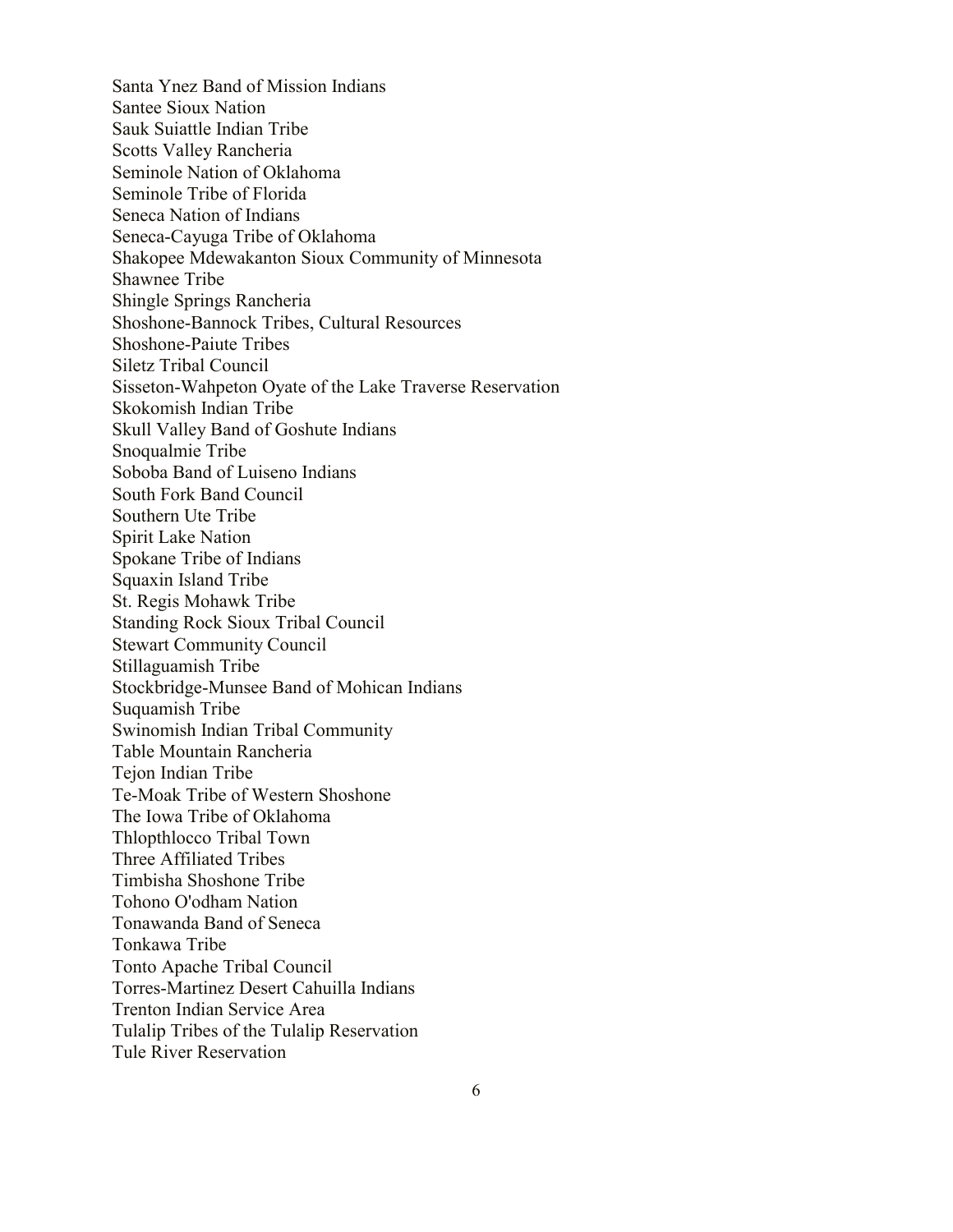Tunica-Biloxi Indians of Louisiana Turtle Mountain Band of Chippewa Tuscarora Nation Twenty Nine Palms Band of Mission Indians United Auburn Indian Community United Keetoowah Band of Cherokee Indians Upper Sioux Community of Minnesota Upper Skagit Indian Tribe Ute Indian Tribe Ute Mountain Ute Tribe Walker River Paiute Tribal Council Wampanoag Tribe of Gay Head-Aquinnah Washoe Tribe of Nevada & California Wells Band Council White Earth Tribal Council White Mountain Apache Tribe Wichita and Affiliated Tribes Wilton Rancheria Winnebago Tribe of Nebraska Woodfords Washoe Community Council Wyandotte Nation Yakama Nation Yankton Sioux Tribe Yavapai-Apache Community Council Yavapai-Prescott Indian Tribe Yocha Dehe Wintun Nation Ysleta del Sur Pueblo

## The following is the official list of SHPOs eligible to receive grants from the Cultural Resource Fund:

Alabama Historical Commission Arizona State Parks Department of Arkansas Heritage California Office of Historic Preservation History Colorado, Office of Archaeology and Historic Preservation Florida Department of State, Division of Historical Resources Georgia Department of Natural Resources, Historic Preservation Division Idaho State Historical Society Illinois Historic Preservation Agency Indiana Department of Natural Resources, Division of Historic Preservation and Archaeology State Historical Society of Iowa Kansas State Historical Society Kentucky Heritage Council Louisiana Department of Culture, Recreation & Tourism Maryland Historical Trust